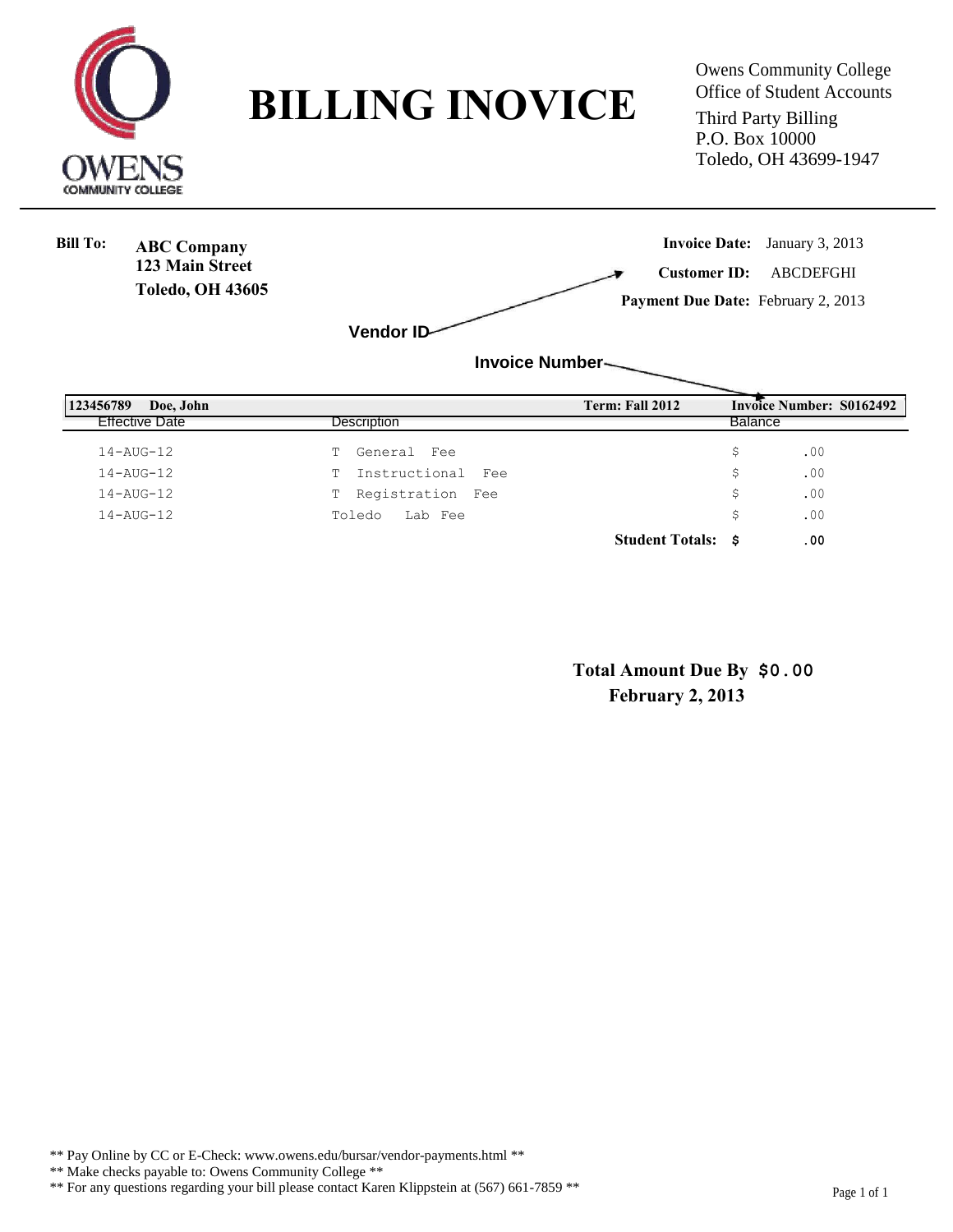

**INVOICE**

Owens Community College Office of Student Accounts Centralized Billing P.O. Box 10000 Toledo, OH 43699-1947



**Total Amount Due By \$** .00 **January 31, 2013**